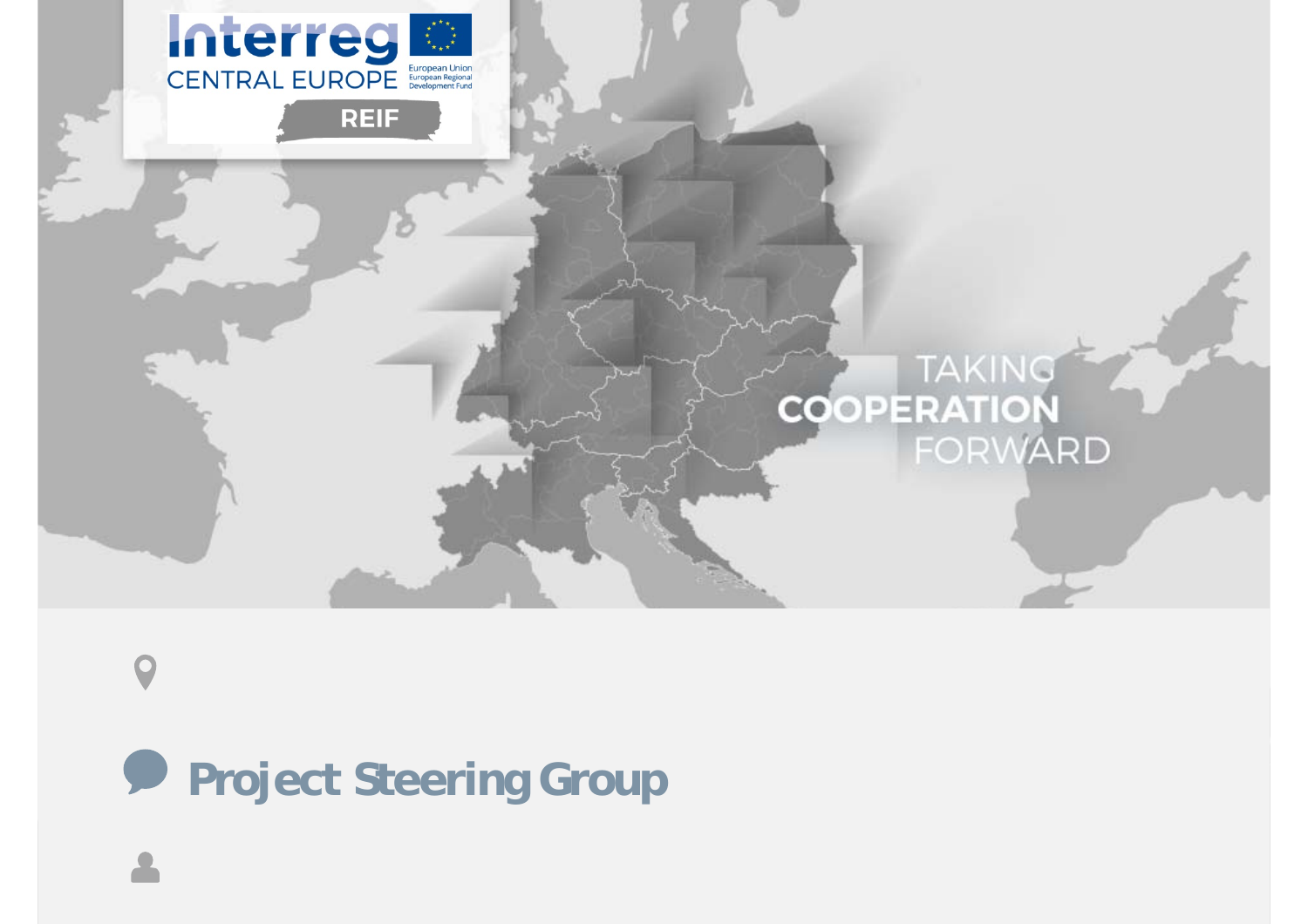

## Tasks of the Steering Group

Responsible for monitoring the implementation of the project, in particular monitoring of the project progress and, if necessary, adjustments of the work and budget plan.

Addresses deviations in the budget plan such as a structural underspending of a project partner or risks of overspending of a budget line. In particular, the SG's approval is necessary if one partner wishes to overspend any budget line by more than 10 per cent of its original total or if budgets are moved between partners.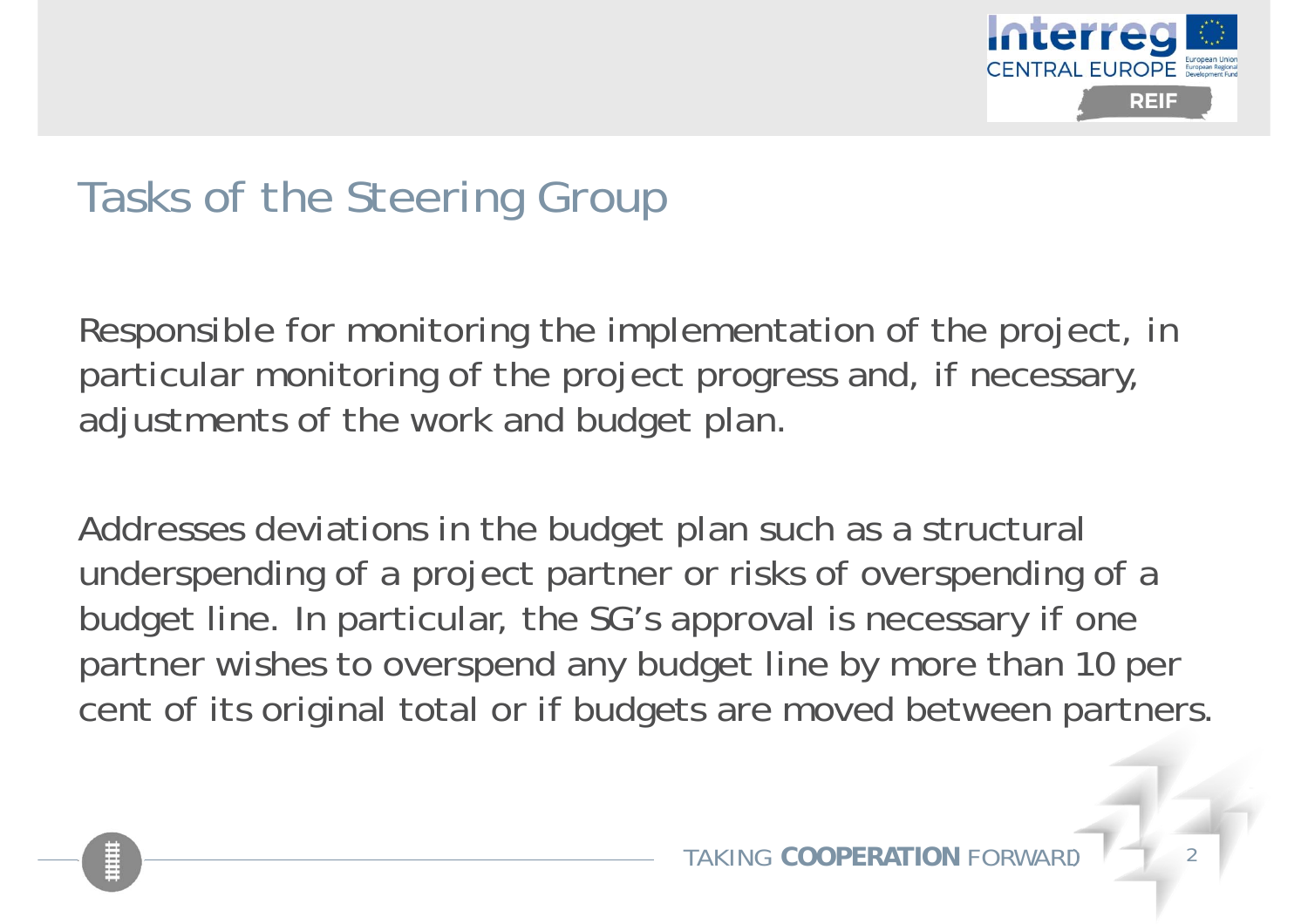## **TASKS**



Decides on all significant changes and change requests that will be submitted to the JS/MA, notably budget changes as defined in Article 8 of the Subsidy Contract, changes in the partnership, and changes in activities and project duration.

The SG is responsible for the settlement of any disputes among project participants (as stipulated in Article 14 of the Partnership Agreement)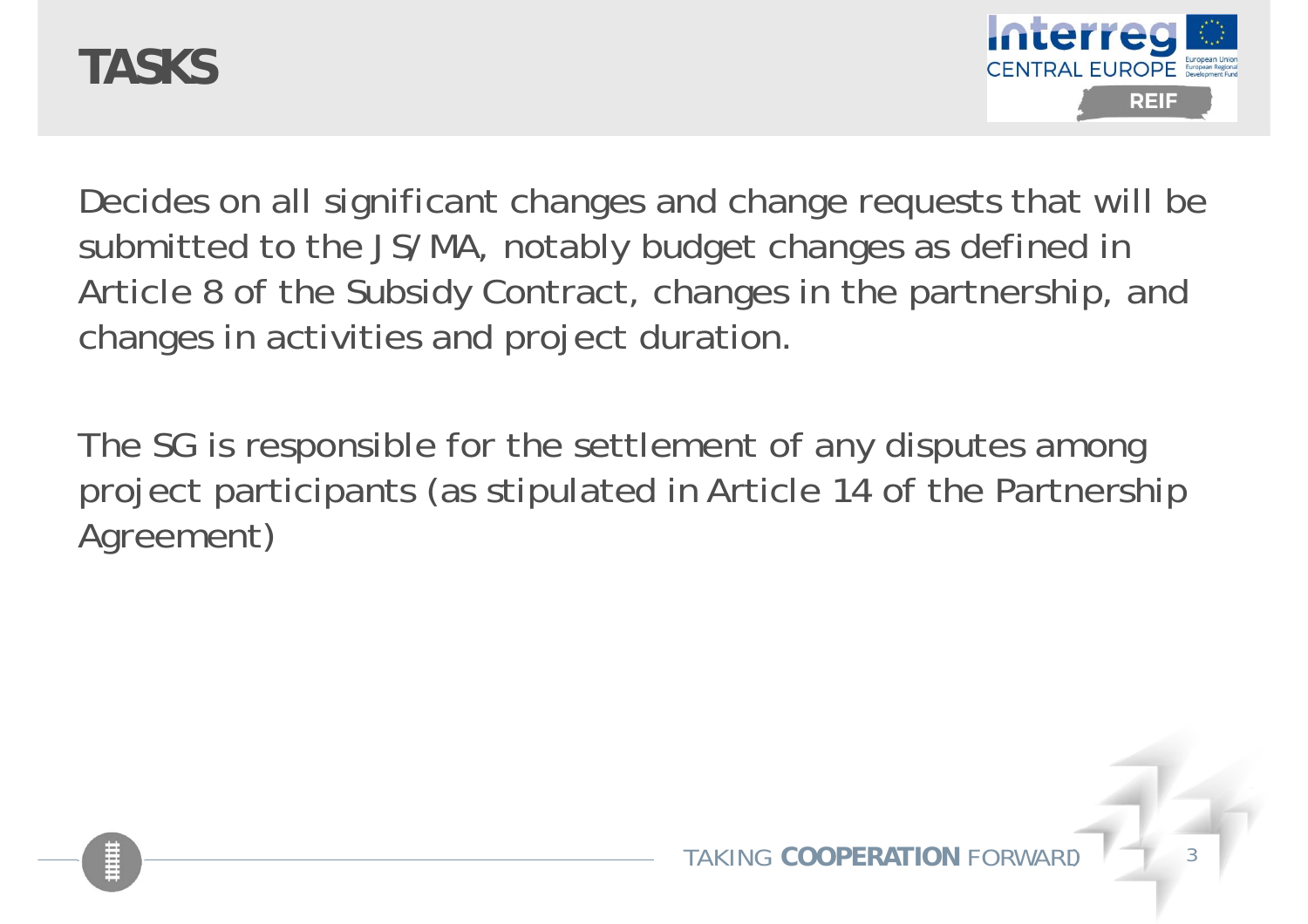

The SG shall be composed of one representative of each project partner participating in the REIF project.

The members of the SG shall be the legal representatives of each project partner or duly authorised persons. It is each partner's responsibility to ensure the participants in SG meetings have authorisation to represent their institution in decision-making processes.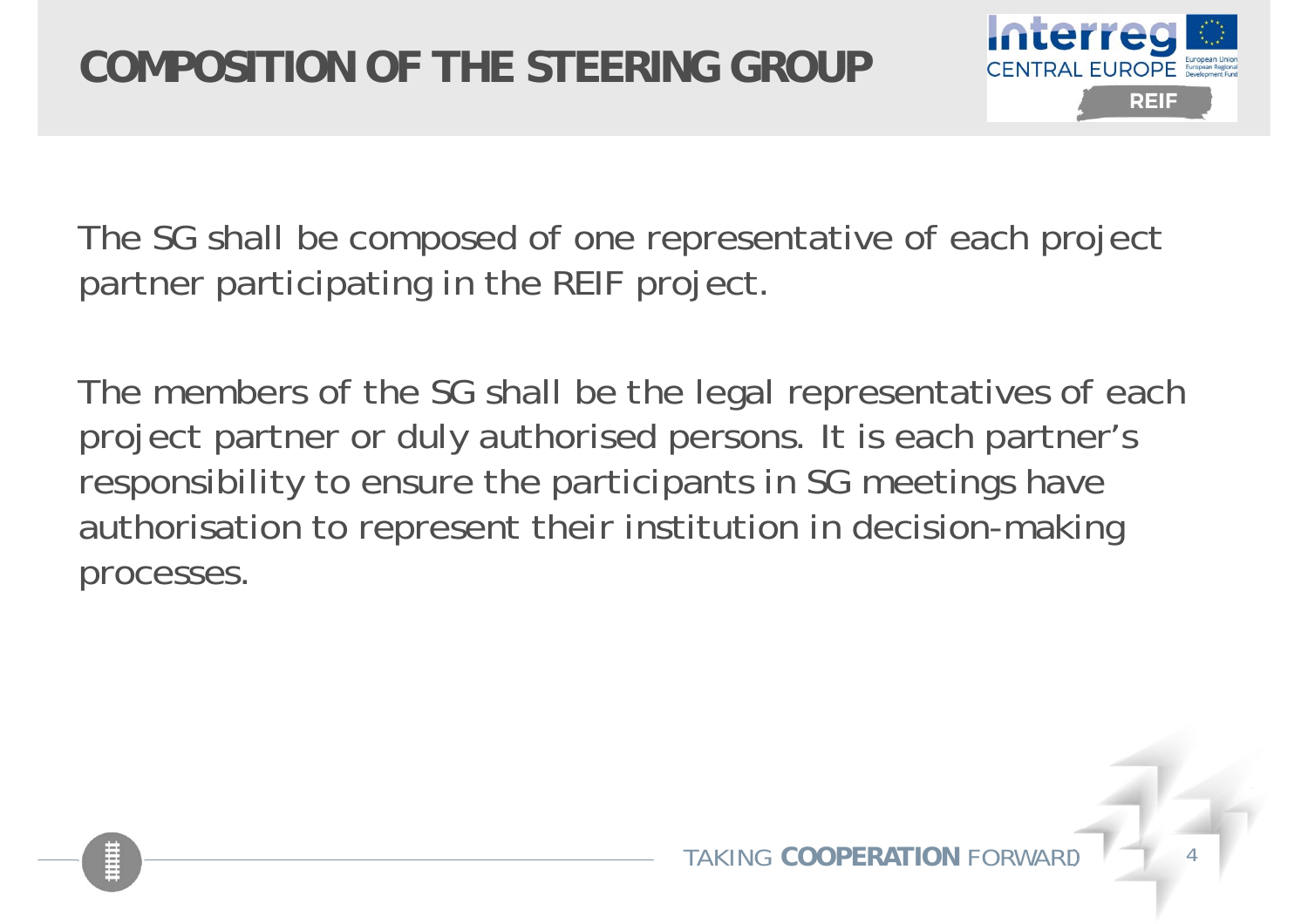

At any meeting of the SG no less than two-thirds of the delegations of project partners shall constitute a quorum.

In case that the SG has a quorum at a meeting, decision-making will be by simple majority among the delegations of the project partners present (one vote per delegation), unless the Partnership Agreement defines another majority. Votes cannot be delegated to other project partners.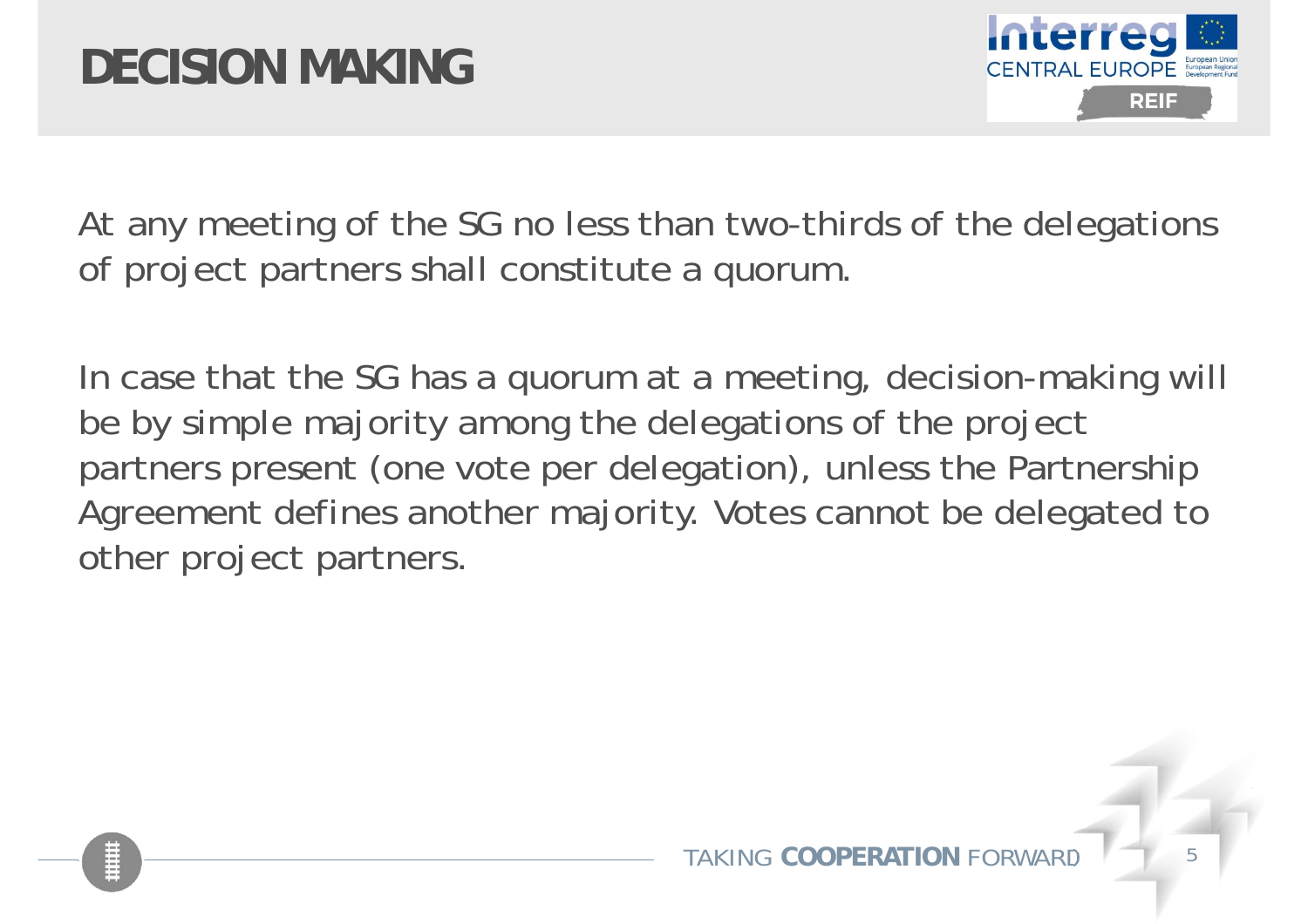



Steering group will meet at least at every official partner meeting and can meet when it ist needed.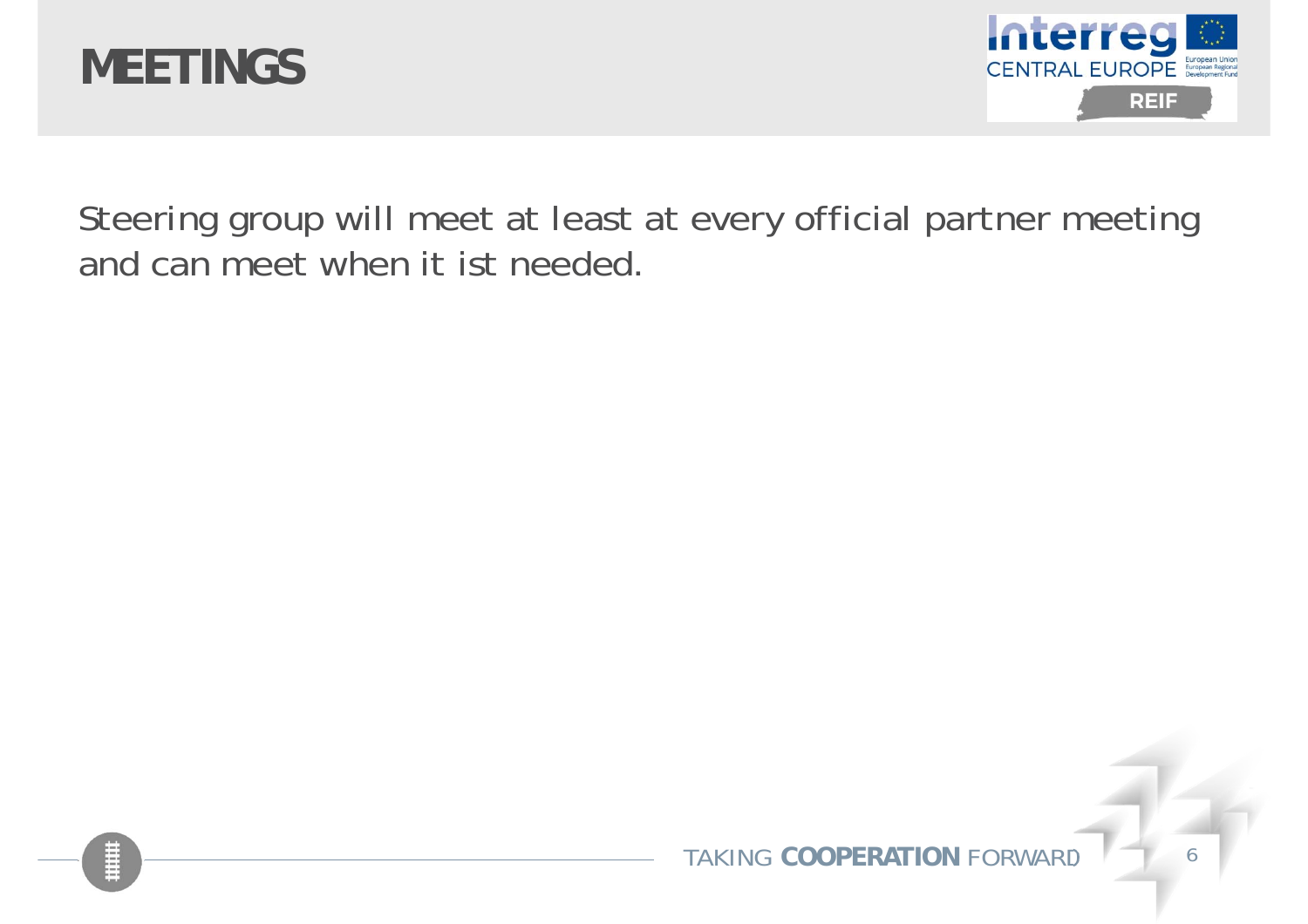

The SG will be supported by the External Project Management which participates as observer in its meetings. The External Project Management will be responsible for technical assistance to the SG by carrying out the following activities:

- $\bullet$  Preparation and communication of the agenda (to be approved by the chair)
- $\bullet$  Preparation and communication of the official documents (signed by the chair)
- $\bullet$  Documentation of the SG meetings and elaboration of the meeting minutes (signed by the chair).